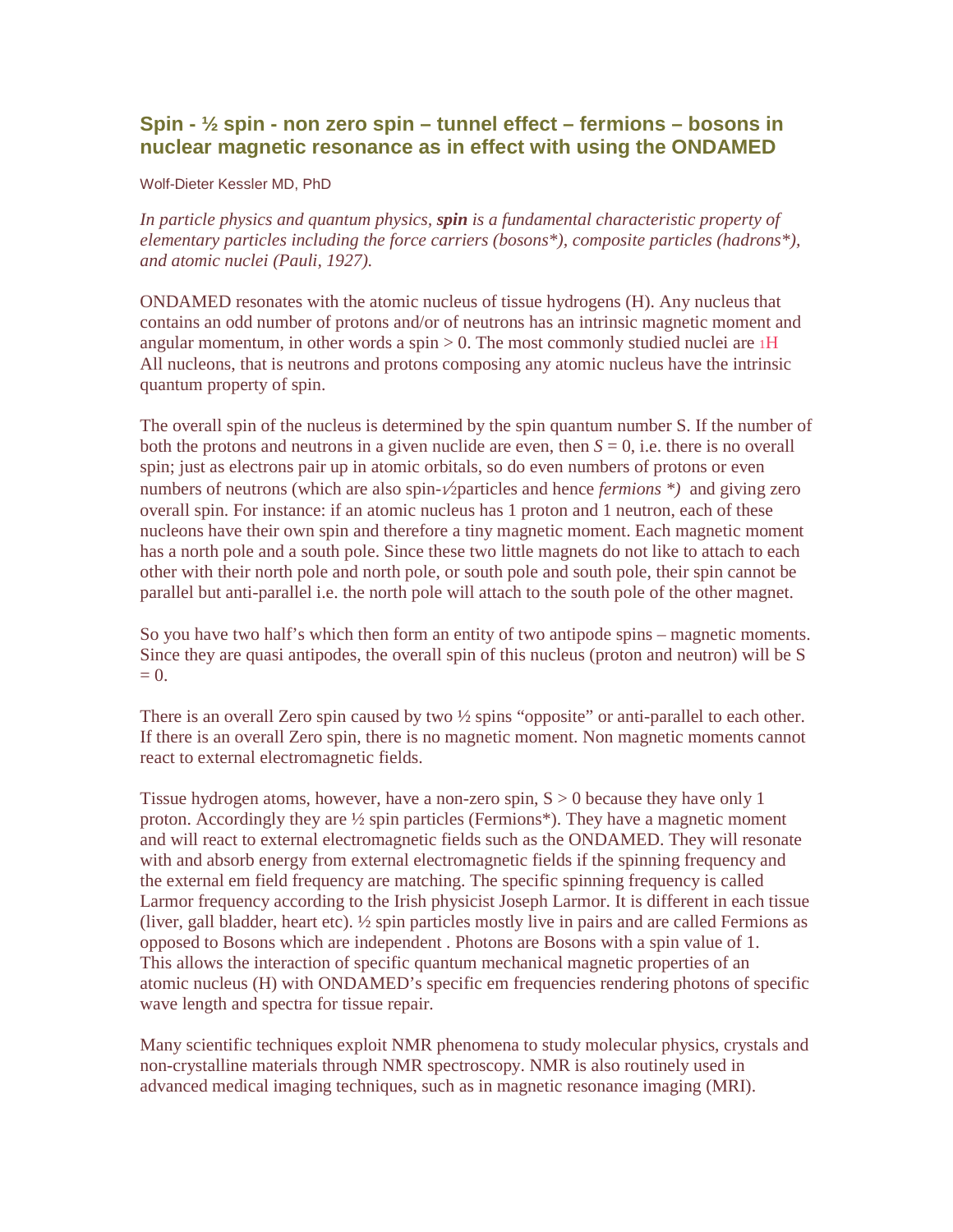A non-zero spin is thus always associated with a non-zero magnetic moment  $(\mu)$  via the relation  $\mu = \gamma S$ , where  $\gamma$  is the gyromagnetic ratio. It is this magnetic moment that allows the observation of NMR absorption spectra caused by transitions between nuclear spin levels.

**Nuclear magnetic resonance**(**NMR**) is a property that magnetic nuclei have in a magnetic field and applied electromagnetic (EM) pulse, which cause the nuclei to absorb energy from the EM pulse and radiate this energy back out.

**The energy radiated back out (photons) is at a specific resonance frequency which depends** 

**on the strength of the magnetic field and other factors.** 

*Electron spin resonance (ESR )*is a related technique which detects transitions between electron spin levels instead of nuclear ones. The basic principles are similar; however, the instrumentation, data analysis and detailed theory are significantly different. Moreover, there is a much smaller number of molecules and materials with unpaired electron spins that exhibit ESR (or electron paramagnetic resonance) (EPR))

**Wave-mechanical tunnelling** (also called **quantum-mechanical tunnelling**, **quantum tunnelling**, and the **tunnel effect**) is an evanescent wave coupling effect that occurs in the context of quantum mechanics because the behavior of particles is governed by

# **Schrödinger's wave-equation**

All wave equations exhibit evanescent wave coupling effects if the conditions are right. In other words: electrons of one em wave could migrate to another wave even through barriers if the conditions are right. Thus magnetic properties of waves are coupled with any other wave. Schematic representation of quantum tunneling through a barrier



Schematic representation of quantum tunnelling through a barrier. The energy of the tunneled particle is the same, only the quantum amplitude (and hence the probability of the process) is decreased.